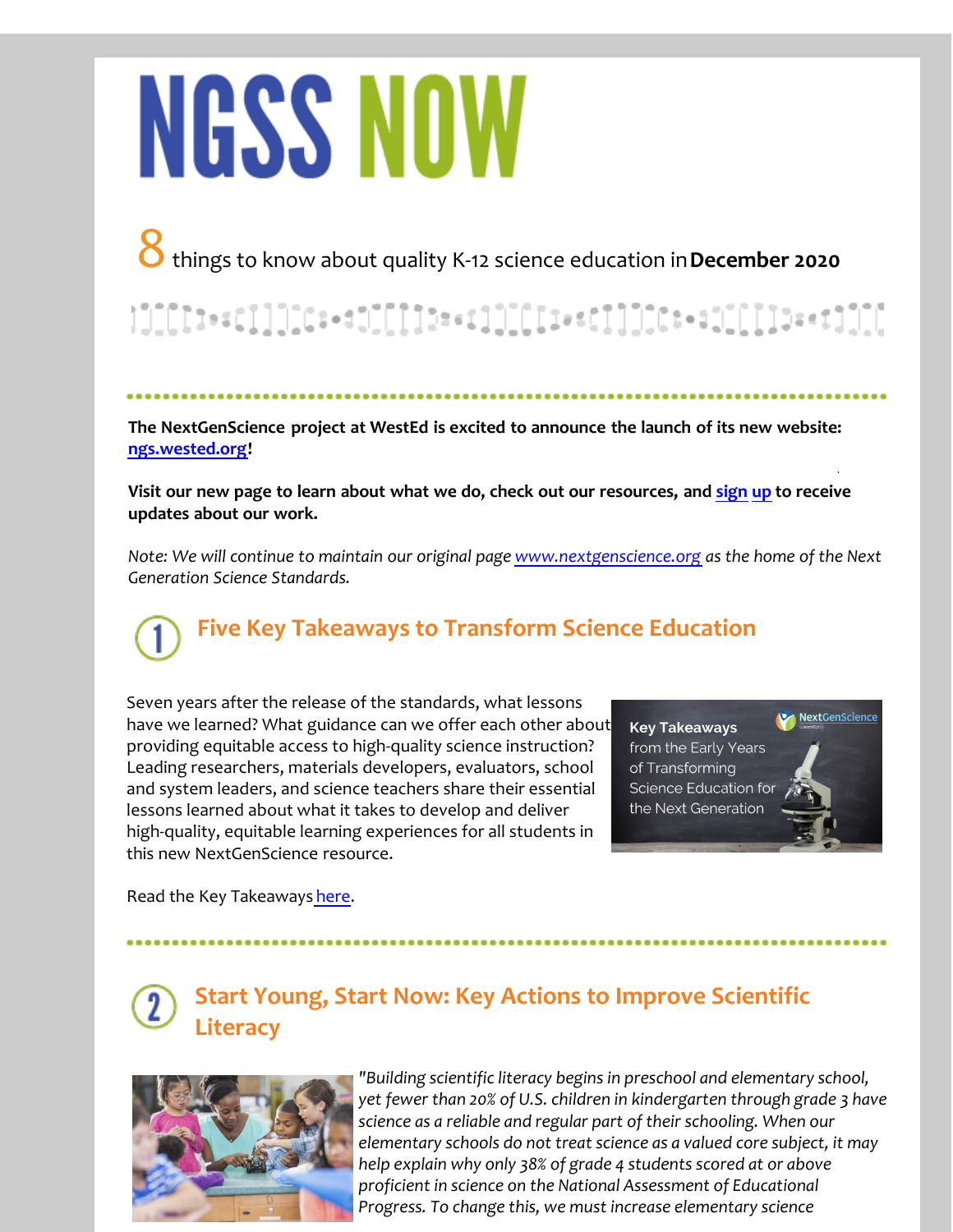*instruction and close opportunity gaps for low-income communities - and we must do so now."*

Read the blog from EDC [here](http://r20.rs6.net/tn.jsp?f=001tGLxcKJRV88-cF1t_Rcz6F3d4YgKcMjb9M-r2aQ4cMpVhHiwvEDQ_RxwiR6IC7TemvxjHFzEBXcdC-aOHGbqviq13rinYl7RVRBy2KXRW8DhRhJatkTYNEj4UxzPIfLNU2Y5qivNaMV1FgKfyr4IQfx8yhocn7hQFqJS82Hl-FomOxx0v-PmclGq4-yqUWZwvRGjiDR1MYHIHKU9Xx73FqtyvUaGIXF0hcI8MkmBm4HFGx6Rj4XNk6E4pOSpqIdqgnXI7CrNpVG3HDR8UYxHQfuSpBDKOmK4aj9Mfr4Ju0J3u7cPUqbcrWdlP2R8IO1sCHzt9L5iFbT2LmhY-On0wZVC_uYQeYk6EcvEbLCgbuiuQCqYLNcYJw==&c=&ch=).

#### **The Elements: Transforming Teaching through Curriculum-Based Professional Learning**

A newly released report by the Carnegie Corporation of New York highlights ten core elements and three essentials of curriculum-based professional learning and explores how this approach can lead to better experiences for teachers and their students.

See the report from Carnegie Corporation of New York [here.](http://r20.rs6.net/tn.jsp?f=001tGLxcKJRV88-cF1t_Rcz6F3d4YgKcMjb9M-r2aQ4cMpVhHiwvEDQ_RxwiR6IC7TewEpE1UrwNNQF8UQVez-lJWCogvc3j9pF3oLh2aeN3MjXGTQ54j0zw7Ksxv_GXKkGecOcjoRknT6P5tC4g66Q-11Gtq-nruzn50afGX8VfeIh-ilpxqN9NK0Bd3Cy4RRREY7RKvIP3y-SZO4cpGct-rtBVAn8nxPq2wmvIbGH6r_hox8j2ZYuoWceuZKvS5HKcYoAHNmfUPEaJiwEF2O8rfAAbojJ45ooV9Q3TB1pNMTpve_3zM93xzmIngDRm0n2bQCvqGO4Y490rSBzd9dme26Y31LeH3hLjeuP2ImalEakxViDt0u5fp1c9QAWEIV5LlgjW7Sxhn2SU8cucnE0B5tQW9HbVkpxqx_dYYXfsdp3ObYEeyqPV33C5E7tuFnN3yDSg7Pt4k1JLWJDC5dNXRcXsZOdRakHlVIMQv_x9YuP_f8FVx3b--tvR_2MloQQcI0AuOjnvSkEmFJ11D57A50yZPPiFGlncXVKf-sESxANMyTTgfWrz4S8KKw0EzAQq2FWO414ZtNnM2B2WnxK7rDVoTZ6KtYtB4V1TmHFUg0=&c=&ch=)

**Framework for P-12 Engineering Learning**

Jointly developed by the Advancing Excellence in P-12 Engineering Education (AE3) Research Collaborative and the American Society for Engineering Education (ASEE), the Framework for P-12 Engineering Learning identifies P-12 engineering learning goals to support the design of experiences that build engineering knowledge, practices, and habits of mind.



Read more about Framework [here](http://r20.rs6.net/tn.jsp?f=001tGLxcKJRV88-cF1t_Rcz6F3d4YgKcMjb9M-r2aQ4cMpVhHiwvEDQ_RxwiR6IC7TeXR0WALToCBz6e5vE9Hr8GcrNjfI3MWPm-yU0EXVJDLZR3E29g5wFYh2smHfQHBA5o7lJOauekVxemO8tXcguQ9JzCVAvpajnw-XmDyTmvhpm-EMbwLLiRySwnK0r_QHUSTNwwsZL94u0yQ_TozY8Lpq2bOWxuPVADKorwIGw4eKtRiyxSp1aHaPXJZFuVhit&c=&ch=).

#### **High School Climate Life Science Virtual Adaptations for Chemistry, Physics, and Biology**



Three high school learning sequences originally developed for the 2018 Climate Summit were recently adapted for virtual learning and to emphasize equity and climate justice components. The K-12 Alliance, in partnership with the California Environmental Literacy Initiative, Ten Strands, and José González (founder of Latino Outdoors, and STEM4Real), worked with teams of educators and scientists to make these adaptations.

See the revised virtual learning sequences [here](http://r20.rs6.net/tn.jsp?f=001tGLxcKJRV88-cF1t_Rcz6F3d4YgKcMjb9M-r2aQ4cMpVhHiwvEDQ_RxwiR6IC7TeN9m8ig7XZU_sq4IElR7PZeAnopLFxDrXAUmXRbjQYqU4CF7BmTwXx9RQ_zi9z8FjbinW6Y22t7754NDtJ5cy9jDiUaFqgZWVf_YsdYG7OooDOfaE2ZMIpo7ZLpDHU-cxNvSjLtdL2yXsHU-AFuSZDMfTBrutXBmq&c=&ch=).

#### **Indigenous Ways of Knowing and Science Teaching**

STEM Teaching Tools hosts a growing collection of resources to help educators honor and elevate Indigenous ways of knowing in science education. To learn more about implementing meaningful STEM education with Indigenous students and families, see **[STEM Teaching Tool Practice Brief #11](http://r20.rs6.net/tn.jsp?f=001tGLxcKJRV88-cF1t_Rcz6F3d4YgKcMjb9M-r2aQ4cMpVhHiwvEDQ_RxwiR6IC7Te8l_Stmv4aFp3PRdD0Mj1Tk4EeT5F0vGjKQA6-0BqTAWXH7nSjlglWKhpD9rK3d3JlB71ZlpimbwgZ-NMh83ZfVE1de48oo9DNFdpwK5ItH-VWQ_u9FgbqEJMQ3lBqpo4&c=&ch=)**.